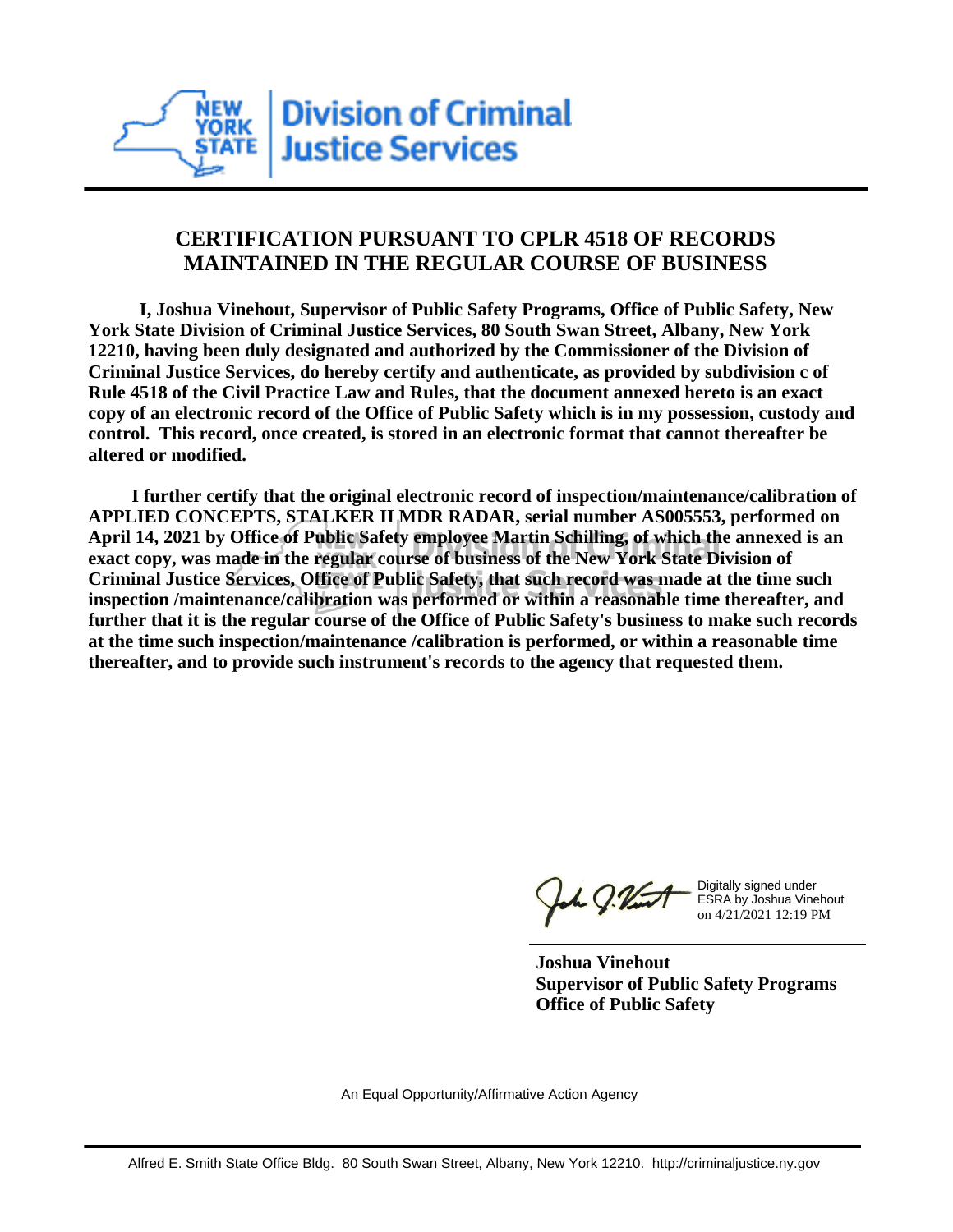## **RADAR RECORD OF INSPECTION / MAINTENANCE / CALIBRATION**

## **Name of Submitting Agency: Stony Point Town Police Department Manufacturer: APPLIED CONCEPTS Model: STALKER II MDR Date: April 14, 2021 Serial Number: AS005553**

 **I hereby certify that APPLIED CONCEPTS RADAR, model STALKER II MDR, serial number AS005553/ / N/A / / N/A, has been calibrated using standards whose accuracies are established by the National Bureau of Standards, or have been derived by the ratio type of self calibration techniques. Calibration has been effected by controlled tests performed on the date indicated above.**

| <b>Test No</b> | <b>Internal Standard</b>                   | <b>Test Result</b> |
|----------------|--------------------------------------------|--------------------|
|                | <b>PAS MPH</b>                             | <b>PAS MPH</b>     |
| <b>Test No</b> | <b>Certification Standard (Stationary)</b> | <b>Test Result</b> |
|                | 40 MPH                                     | 40 MPH             |
|                | <b>25 MPH</b><br>YORK                      | 25 MPH             |
| <b>Test No</b> | <b>Certification Standard (Moving)</b>     | <b>Test Result</b> |
|                | <b>40 MPH</b>                              | <b>15 MPH</b>      |
|                | <b>25 MPH</b>                              |                    |

**Turning Fork Certification / Date of Certification: April 14, 2021**

| <b>Serial Number</b> | <b>Frequency</b> | <b>Test Result</b> |
|----------------------|------------------|--------------------|
| FB280049             | 4166 HZ          | 40 MPH             |

**The above stated tuning fork has been tested and found to oscillate at 4166 Hertz. It will cause a calibration signal of 40 MPH when used with a Doppler traffic radar operating at 34,700 Mhz.**

| <b>Serial Number</b> | Frequency | <b>Test Result</b> |
|----------------------|-----------|--------------------|
| FA179342             | 2614 HZ   | 25 MPH             |

**The above stated tuning fork has been tested and found to oscillate at 2614 Hertz. It will cause a calibration signal of 25 MPH when used with a Doppler traffic radar operating at 34,700 Mhz.**

 **I further certify that the entries made in these records were made at the time that the inspection /maintenance/calibration of the above identified RADAR was performed, or within a reasonable time thereafter.**

 *page 1 of 2* 

Digitally signed under ESRA by Martin Schilling on 4/14/2021 1:07 PM

**Martin Schilling Highway Safety Equipment Technician Office of Public Safety**

**\_\_\_\_\_\_\_\_\_\_\_\_\_\_\_\_\_\_\_\_\_\_\_\_\_\_\_\_\_\_\_\_\_\_\_\_\_**